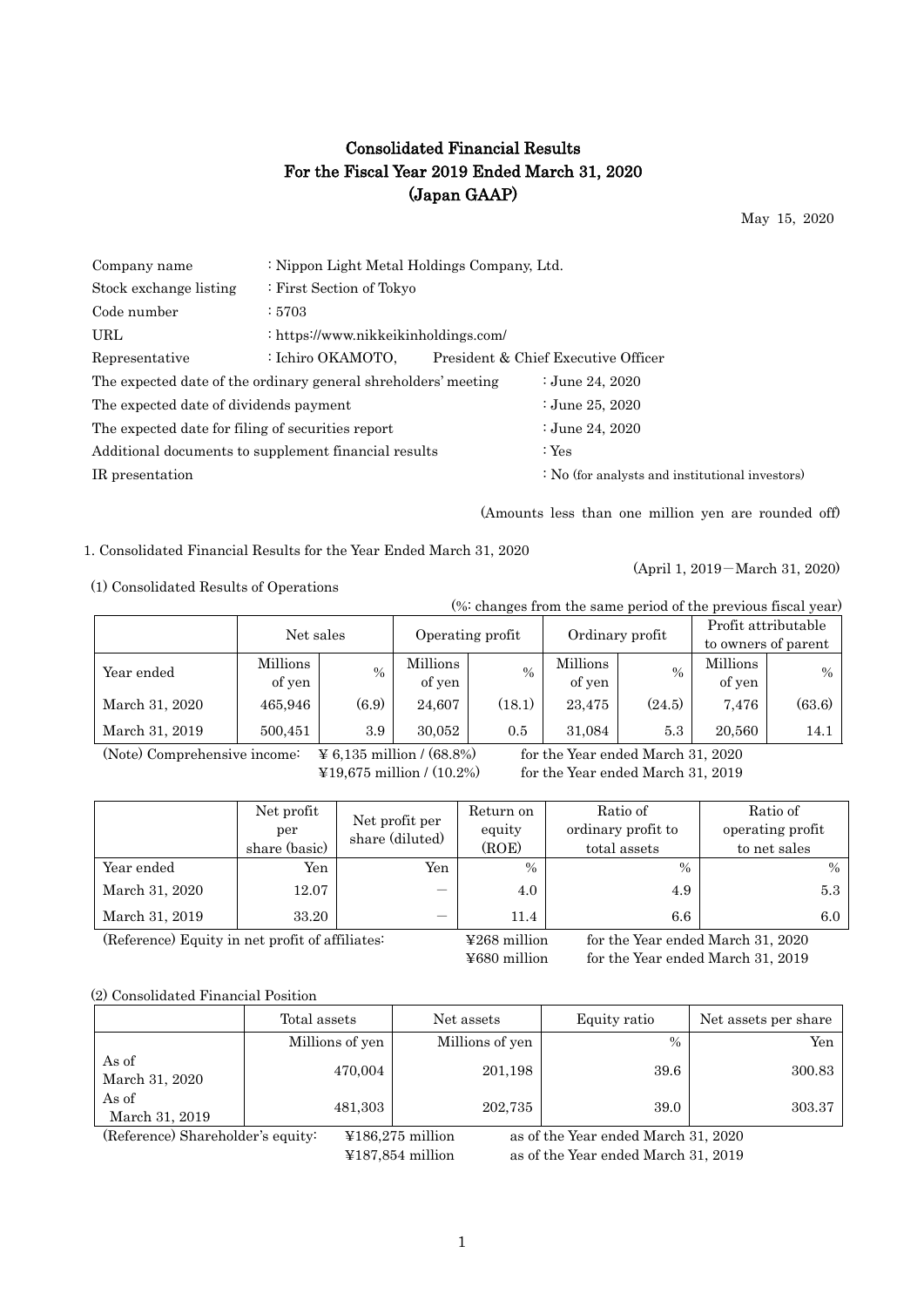### (3) Consolidated Cash Flows

|                | Cash flows from      | Cash flows from      | Cash flows from      | Cash and cash              |
|----------------|----------------------|----------------------|----------------------|----------------------------|
|                | operating activities | investing activities | financing activities | equivalents at end of year |
| Year ended     | Millions of yen      | Millions of yen      | Millions of yen      | Millions of yen            |
| March 31, 2020 | 48,676               | (29, 684)            | (15, 745)            | 36,296                     |
| March 31, 2019 | 34,644               | (22, 777)            | (8,904)              | 33,345                     |

#### 2. Dividends

|                                                |                            |                             | Annual dividend per share  |             |        | Total                 |                                | Ratio of                                     |
|------------------------------------------------|----------------------------|-----------------------------|----------------------------|-------------|--------|-----------------------|--------------------------------|----------------------------------------------|
|                                                | End of<br>first<br>quarter | End of<br>second<br>quarter | End of<br>third<br>quarter | Year<br>end | Annual | dividends<br>(annual) | Payout ratio<br>(consolidated) | dividends to<br>net assets<br>(consolidated) |
|                                                | Yen                        | Yen                         | Yen                        | Yen         | Yen    | Millions of<br>yen    | $\frac{0}{0}$                  | $\%$                                         |
| Year ended<br>March 31,<br>2019                |                            | 4.00                        |                            | 5.00        | 9.00   | 5,574                 | 27.1                           | 3.1                                          |
| March 31,<br>2020                              |                            | 4.00                        |                            | 5.00        | 9.00   | 5,574                 | 74.6                           | 3.0                                          |
| Year ending<br>March 31,<br>2021<br>(forecast) |                            |                             |                            |             |        |                       |                                |                                              |

\* Forecast of dividends for the year ending March 31, 2021, remains indeterminate due to unavailability of a rational performance forecast at the current time.

3. Forecast of Consolidated Financial Results for the Year Ending March 31, 2021

(April 1, 2020-March 31, 2021)

Forecast of financial results for the year ending March 31, 2021, remains indeterminate due to the difficulty of making a reasonable assessment at the current time as a consequence of the global spread of COVID-19. The forecast will be promptly disclosed when it becomes possible to do so.

### \*Notes

| (1) Changes of important subsidiaries during the period                                     |        |
|---------------------------------------------------------------------------------------------|--------|
| (Changes of specific subsidiaries in accordance with changes in the scope of consolidation) | ∶ None |
| Newly added: $-$ (Company name: $-$ )<br>$\text{Excluded}:$ $\sim$ (Company name : $\sim$ ) |        |
| (2) Changes in accounting policies and changes or restatement of accounting estimates       |        |
| (i) Changes in accounting policies caused by revision of accounting standards<br>: Yes      |        |

| $\mu$ onanges in accounting poncies caused by Tevision of accounting standards | - 199  |
|--------------------------------------------------------------------------------|--------|
| (ii) Changes in accounting policies other than (i)                             | ∶ None |
| (iii) Changes in accounting estimates                                          | ∶ None |
| (iv) Restatements                                                              | : None |

(3) Number of shares outstanding (common stock)

(i) Number of shares outstanding at end of period (including treasury stock)

| As of the Year ended March 31, 2020 | $619,937,500$ shares            |
|-------------------------------------|---------------------------------|
| As of the Year ended March 31, 2019 | $  619,937,500 \text{ shares} $ |

(ii) Number of treasury stock at end of period

| As of the Year ended March 31, 2020 | 725.769shares  |
|-------------------------------------|----------------|
| As of the Year ended March 31, 2019 | 720,629 shares |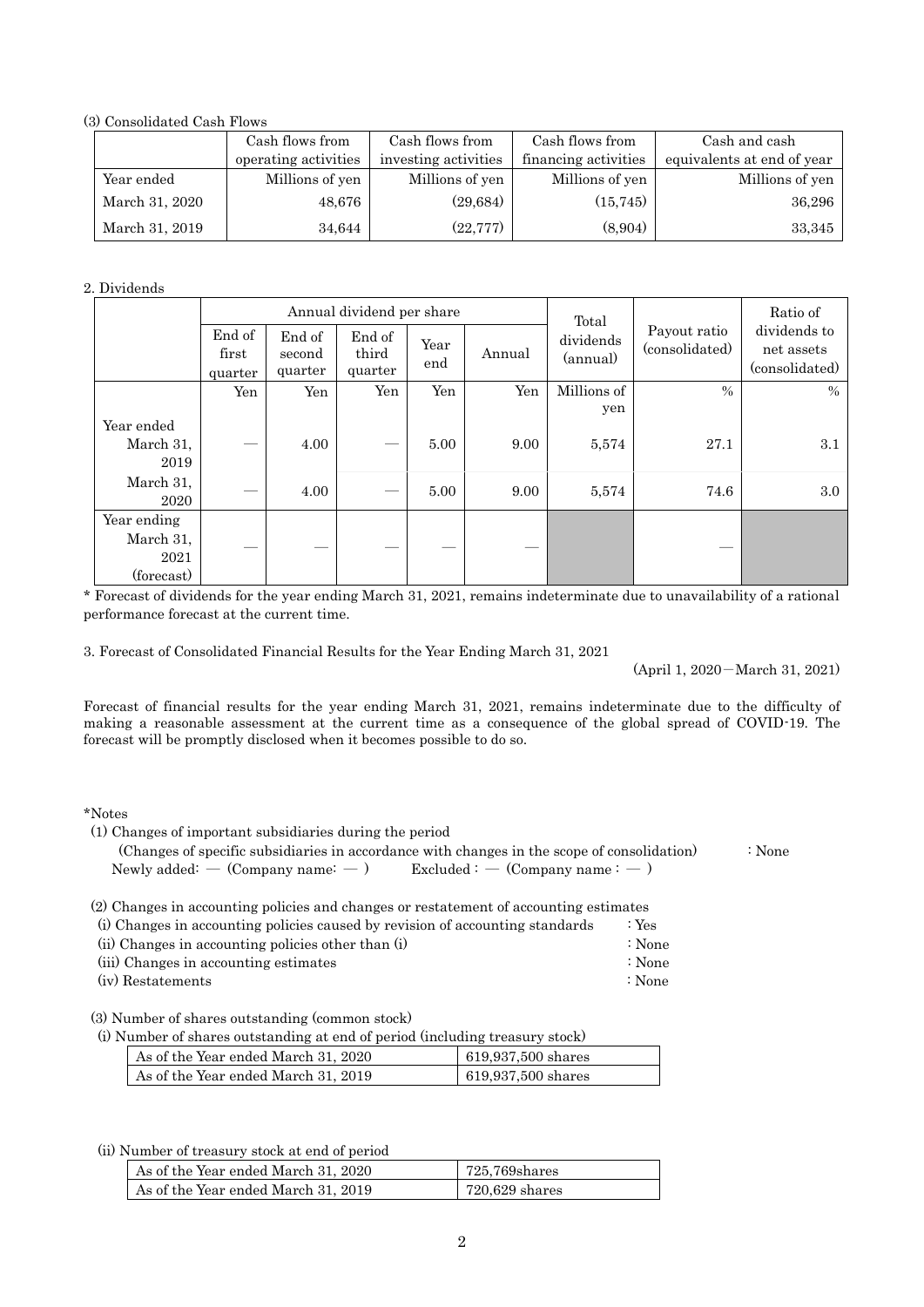#### (iii) Average number of shares outstanding during the term

| For the Year ended March 31, 2020 | 619,214,426 shares |
|-----------------------------------|--------------------|
| For the Year ended March 31, 2019 | 619,220,839 shares |

\*This financial summary is not subject to audit.

\* Explanations and other special notes concerning the appropriate use of business performance forecasts: - The forward-looking statements such as result forecasts included in this document are based on the information available to the Company at the time of the announcement and on certain assumptions considered reasonable, and the Company makes no representations as to their achievability. Actual results may differ materially from the forecast depending on a range of factors.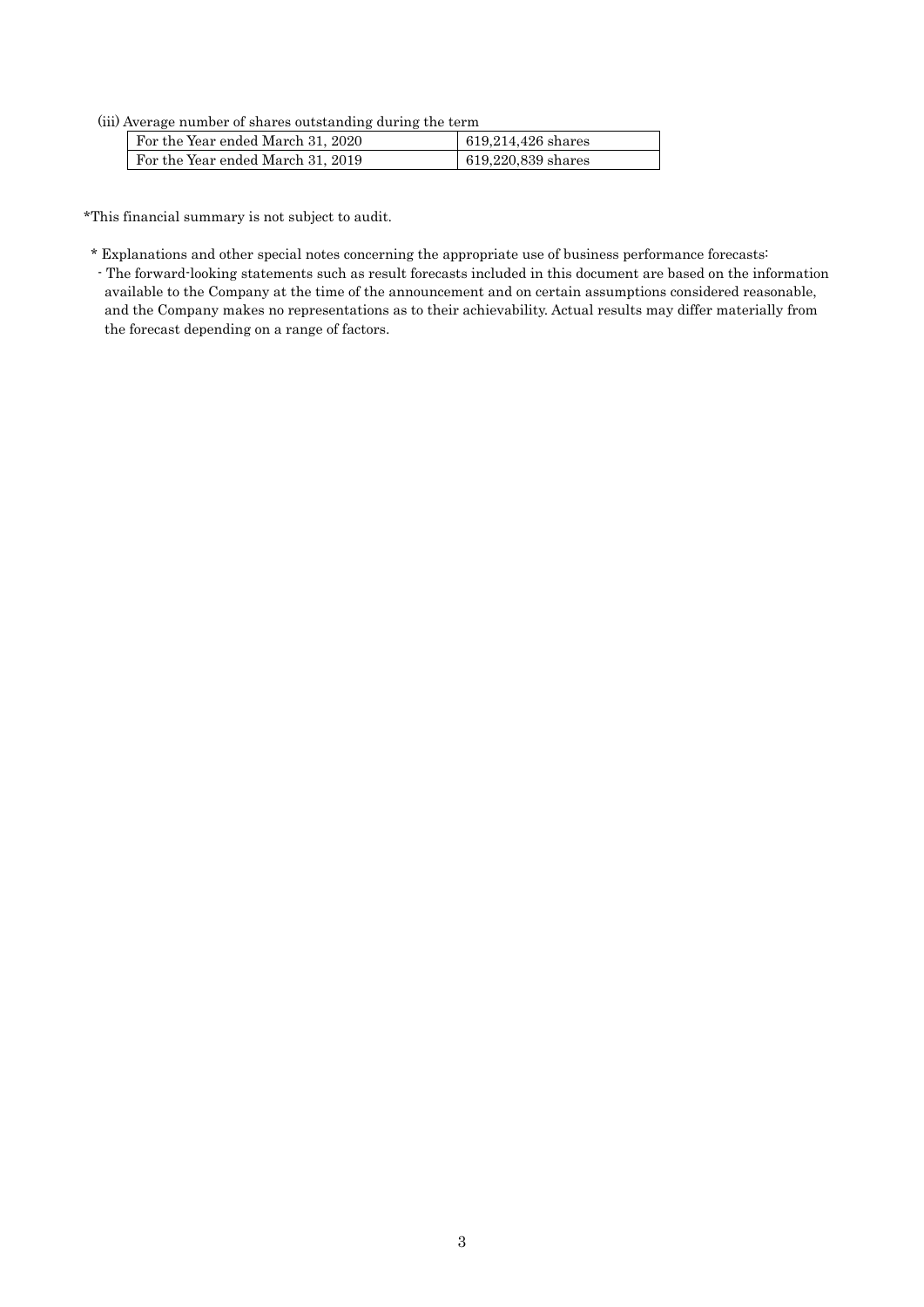# 【Attached documents】 Consolidated Financial Statements

# 1: Consolidated Balance Sheets

|                                                                          | (Millions of yen)                       |            |  |
|--------------------------------------------------------------------------|-----------------------------------------|------------|--|
|                                                                          | As of March 31, As of March 31,<br>2019 | 2020       |  |
| Assets                                                                   |                                         |            |  |
| Current assets                                                           |                                         |            |  |
| Cash and deposits                                                        | 33,417                                  | 36,349     |  |
| Notes and accounts receivable - trade                                    | 123,039                                 | 105,458    |  |
| Electronically recorded monetary claims - operating                      | 29,642                                  | 27,575     |  |
| Finished products                                                        | 30,453                                  | 28,513     |  |
| Work in progress, including costs related to construction type contracts | 19,105                                  | 19,309     |  |
| Raw material and supplies                                                | 22,231                                  | 18,788     |  |
| Other current assets                                                     | 9,848                                   | 10,767     |  |
| Allowance for doubtful accounts                                          | (497)                                   | (385)      |  |
| Total current assets                                                     | 267,238                                 | 246,374    |  |
| Fixed assets                                                             |                                         |            |  |
| Property, plant and equipment                                            |                                         |            |  |
| Buildings and structures                                                 | 140,766                                 | 152,490    |  |
| Accumulated depreciation                                                 | (94, 772)                               | (96,976)   |  |
| Buildings and structures (Net amount)                                    | 45,994                                  | 55,514     |  |
| Machinery and equipment                                                  | 290,629                                 | 298,133    |  |
| Accumulated depreciation                                                 | (246, 465)                              | (249, 029) |  |
| Machinery and equipment (Net amount)                                     | 44,164                                  | 49,104     |  |
| Tools, furniture and fixtures                                            | 34,317                                  | 35,869     |  |
| Accumulated depreciation                                                 | (29,593)                                | (30,211)   |  |
| Tools, furniture and fixtures (Net amount)                               | 4,724                                   | 5,658      |  |
| Land                                                                     | 54,663                                  | 54,587     |  |
| Construction-in-progress                                                 | 15,023                                  | 8,894      |  |
| Total property, plant and equipment                                      | 164,568                                 | 173,757    |  |
| Intangible assets                                                        |                                         |            |  |
| Goodwill                                                                 | 1,999                                   | 1,555      |  |
| Other intangible assets                                                  | 3,555                                   | 4,312      |  |
| Total intangible assets                                                  | 5.554                                   | 5,867      |  |
| Investments and other assets                                             |                                         |            |  |
| Investment securities                                                    | 29,623                                  | 27,560     |  |
| Deferred tax assets                                                      | 6,618                                   | 8,981      |  |
| Other assets                                                             | 7,924                                   | 7,732      |  |
| Allowance for doubtful accounts                                          | (222)                                   | (267)      |  |
| Total investments and other assets                                       | 43,943                                  | 44,006     |  |
| Total fixed assets                                                       | 214,065                                 | 223,630    |  |
| Total assets                                                             | 481,303                                 | 470,004    |  |
|                                                                          |                                         |            |  |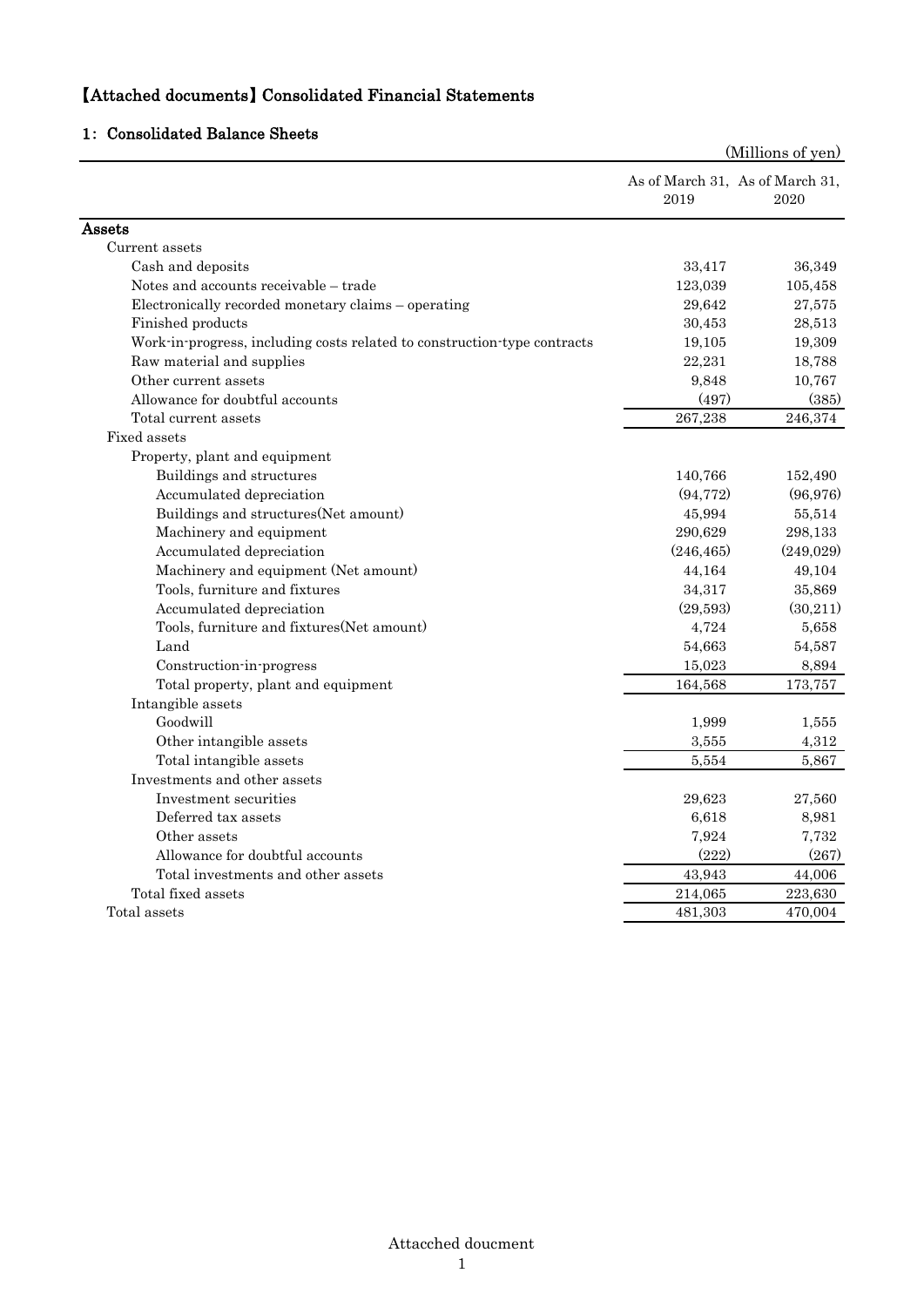| As of March 31, As of March 31,<br>2019<br>2020<br>Liabilities<br>Current liabilities<br>Notes and accounts payable - trade<br>76,244<br>63,826<br>52,602<br>Short-term borrowings<br>55,411<br>Current portion of long-term debt<br>10,068<br>14,496<br>3,422<br>2,654<br>Income taxes payable<br>Other current liabilities<br>34,791<br>33,191<br>Total current liabilities<br>184,364<br>162,341<br>Long-term liabilities<br>Bonds<br>666<br>653<br>68,997<br>69,299<br>Long-term debt<br>Liabilities for retirement benefits<br>20,115<br>19,741<br>Provision for environmental measures<br>10,609<br>Other long-term liabilities<br>4,800<br>5,789<br>Total long-term liabilities<br>94,204<br>106,465<br>Total liabilities<br>278,568<br>268,806<br>Net assets<br>Shareholders' equity<br>Common stock<br>46,525<br>46,525<br>Additional paid-in capital<br>19,500<br>18,983<br>Retained earnings<br>117,206<br>119,108<br>(68)<br>Treasury stock, at cost<br>(69)<br>183,163<br>Total shareholders' equity<br>184,547<br>Accumulated other comprehensive income<br>Net unrealized gains (losses) on securities<br>3,322<br>2,230<br>Net unrealized gains (losses) on hedges<br>(120)<br>(9)<br>Land revaluation surplus<br>145<br>145<br>Foreign currency translation adjustments<br>2,434<br>1,084<br>(1,201)<br>Remeasurements of defined benefits plans<br>(1,611)<br>4,691<br>1,728<br>Total accumulated other comprehensive income<br>Non-controlling interests<br>14,881<br>14,923<br>Total net assets<br>202,735<br>201,198<br>Total liabilities and net assets<br>481,303<br>470,004 |  | (Millions of yen) |  |  |
|-----------------------------------------------------------------------------------------------------------------------------------------------------------------------------------------------------------------------------------------------------------------------------------------------------------------------------------------------------------------------------------------------------------------------------------------------------------------------------------------------------------------------------------------------------------------------------------------------------------------------------------------------------------------------------------------------------------------------------------------------------------------------------------------------------------------------------------------------------------------------------------------------------------------------------------------------------------------------------------------------------------------------------------------------------------------------------------------------------------------------------------------------------------------------------------------------------------------------------------------------------------------------------------------------------------------------------------------------------------------------------------------------------------------------------------------------------------------------------------------------------------------------------------------------------------------------------------------------------|--|-------------------|--|--|
|                                                                                                                                                                                                                                                                                                                                                                                                                                                                                                                                                                                                                                                                                                                                                                                                                                                                                                                                                                                                                                                                                                                                                                                                                                                                                                                                                                                                                                                                                                                                                                                                     |  |                   |  |  |
|                                                                                                                                                                                                                                                                                                                                                                                                                                                                                                                                                                                                                                                                                                                                                                                                                                                                                                                                                                                                                                                                                                                                                                                                                                                                                                                                                                                                                                                                                                                                                                                                     |  |                   |  |  |
|                                                                                                                                                                                                                                                                                                                                                                                                                                                                                                                                                                                                                                                                                                                                                                                                                                                                                                                                                                                                                                                                                                                                                                                                                                                                                                                                                                                                                                                                                                                                                                                                     |  |                   |  |  |
|                                                                                                                                                                                                                                                                                                                                                                                                                                                                                                                                                                                                                                                                                                                                                                                                                                                                                                                                                                                                                                                                                                                                                                                                                                                                                                                                                                                                                                                                                                                                                                                                     |  |                   |  |  |
|                                                                                                                                                                                                                                                                                                                                                                                                                                                                                                                                                                                                                                                                                                                                                                                                                                                                                                                                                                                                                                                                                                                                                                                                                                                                                                                                                                                                                                                                                                                                                                                                     |  |                   |  |  |
|                                                                                                                                                                                                                                                                                                                                                                                                                                                                                                                                                                                                                                                                                                                                                                                                                                                                                                                                                                                                                                                                                                                                                                                                                                                                                                                                                                                                                                                                                                                                                                                                     |  |                   |  |  |
|                                                                                                                                                                                                                                                                                                                                                                                                                                                                                                                                                                                                                                                                                                                                                                                                                                                                                                                                                                                                                                                                                                                                                                                                                                                                                                                                                                                                                                                                                                                                                                                                     |  |                   |  |  |
|                                                                                                                                                                                                                                                                                                                                                                                                                                                                                                                                                                                                                                                                                                                                                                                                                                                                                                                                                                                                                                                                                                                                                                                                                                                                                                                                                                                                                                                                                                                                                                                                     |  |                   |  |  |
|                                                                                                                                                                                                                                                                                                                                                                                                                                                                                                                                                                                                                                                                                                                                                                                                                                                                                                                                                                                                                                                                                                                                                                                                                                                                                                                                                                                                                                                                                                                                                                                                     |  |                   |  |  |
|                                                                                                                                                                                                                                                                                                                                                                                                                                                                                                                                                                                                                                                                                                                                                                                                                                                                                                                                                                                                                                                                                                                                                                                                                                                                                                                                                                                                                                                                                                                                                                                                     |  |                   |  |  |
|                                                                                                                                                                                                                                                                                                                                                                                                                                                                                                                                                                                                                                                                                                                                                                                                                                                                                                                                                                                                                                                                                                                                                                                                                                                                                                                                                                                                                                                                                                                                                                                                     |  |                   |  |  |
|                                                                                                                                                                                                                                                                                                                                                                                                                                                                                                                                                                                                                                                                                                                                                                                                                                                                                                                                                                                                                                                                                                                                                                                                                                                                                                                                                                                                                                                                                                                                                                                                     |  |                   |  |  |
|                                                                                                                                                                                                                                                                                                                                                                                                                                                                                                                                                                                                                                                                                                                                                                                                                                                                                                                                                                                                                                                                                                                                                                                                                                                                                                                                                                                                                                                                                                                                                                                                     |  |                   |  |  |
|                                                                                                                                                                                                                                                                                                                                                                                                                                                                                                                                                                                                                                                                                                                                                                                                                                                                                                                                                                                                                                                                                                                                                                                                                                                                                                                                                                                                                                                                                                                                                                                                     |  |                   |  |  |
|                                                                                                                                                                                                                                                                                                                                                                                                                                                                                                                                                                                                                                                                                                                                                                                                                                                                                                                                                                                                                                                                                                                                                                                                                                                                                                                                                                                                                                                                                                                                                                                                     |  |                   |  |  |
|                                                                                                                                                                                                                                                                                                                                                                                                                                                                                                                                                                                                                                                                                                                                                                                                                                                                                                                                                                                                                                                                                                                                                                                                                                                                                                                                                                                                                                                                                                                                                                                                     |  |                   |  |  |
|                                                                                                                                                                                                                                                                                                                                                                                                                                                                                                                                                                                                                                                                                                                                                                                                                                                                                                                                                                                                                                                                                                                                                                                                                                                                                                                                                                                                                                                                                                                                                                                                     |  |                   |  |  |
|                                                                                                                                                                                                                                                                                                                                                                                                                                                                                                                                                                                                                                                                                                                                                                                                                                                                                                                                                                                                                                                                                                                                                                                                                                                                                                                                                                                                                                                                                                                                                                                                     |  |                   |  |  |
|                                                                                                                                                                                                                                                                                                                                                                                                                                                                                                                                                                                                                                                                                                                                                                                                                                                                                                                                                                                                                                                                                                                                                                                                                                                                                                                                                                                                                                                                                                                                                                                                     |  |                   |  |  |
|                                                                                                                                                                                                                                                                                                                                                                                                                                                                                                                                                                                                                                                                                                                                                                                                                                                                                                                                                                                                                                                                                                                                                                                                                                                                                                                                                                                                                                                                                                                                                                                                     |  |                   |  |  |
|                                                                                                                                                                                                                                                                                                                                                                                                                                                                                                                                                                                                                                                                                                                                                                                                                                                                                                                                                                                                                                                                                                                                                                                                                                                                                                                                                                                                                                                                                                                                                                                                     |  |                   |  |  |
|                                                                                                                                                                                                                                                                                                                                                                                                                                                                                                                                                                                                                                                                                                                                                                                                                                                                                                                                                                                                                                                                                                                                                                                                                                                                                                                                                                                                                                                                                                                                                                                                     |  |                   |  |  |
|                                                                                                                                                                                                                                                                                                                                                                                                                                                                                                                                                                                                                                                                                                                                                                                                                                                                                                                                                                                                                                                                                                                                                                                                                                                                                                                                                                                                                                                                                                                                                                                                     |  |                   |  |  |
|                                                                                                                                                                                                                                                                                                                                                                                                                                                                                                                                                                                                                                                                                                                                                                                                                                                                                                                                                                                                                                                                                                                                                                                                                                                                                                                                                                                                                                                                                                                                                                                                     |  |                   |  |  |
|                                                                                                                                                                                                                                                                                                                                                                                                                                                                                                                                                                                                                                                                                                                                                                                                                                                                                                                                                                                                                                                                                                                                                                                                                                                                                                                                                                                                                                                                                                                                                                                                     |  |                   |  |  |
|                                                                                                                                                                                                                                                                                                                                                                                                                                                                                                                                                                                                                                                                                                                                                                                                                                                                                                                                                                                                                                                                                                                                                                                                                                                                                                                                                                                                                                                                                                                                                                                                     |  |                   |  |  |
|                                                                                                                                                                                                                                                                                                                                                                                                                                                                                                                                                                                                                                                                                                                                                                                                                                                                                                                                                                                                                                                                                                                                                                                                                                                                                                                                                                                                                                                                                                                                                                                                     |  |                   |  |  |
|                                                                                                                                                                                                                                                                                                                                                                                                                                                                                                                                                                                                                                                                                                                                                                                                                                                                                                                                                                                                                                                                                                                                                                                                                                                                                                                                                                                                                                                                                                                                                                                                     |  |                   |  |  |
|                                                                                                                                                                                                                                                                                                                                                                                                                                                                                                                                                                                                                                                                                                                                                                                                                                                                                                                                                                                                                                                                                                                                                                                                                                                                                                                                                                                                                                                                                                                                                                                                     |  |                   |  |  |
|                                                                                                                                                                                                                                                                                                                                                                                                                                                                                                                                                                                                                                                                                                                                                                                                                                                                                                                                                                                                                                                                                                                                                                                                                                                                                                                                                                                                                                                                                                                                                                                                     |  |                   |  |  |
|                                                                                                                                                                                                                                                                                                                                                                                                                                                                                                                                                                                                                                                                                                                                                                                                                                                                                                                                                                                                                                                                                                                                                                                                                                                                                                                                                                                                                                                                                                                                                                                                     |  |                   |  |  |
|                                                                                                                                                                                                                                                                                                                                                                                                                                                                                                                                                                                                                                                                                                                                                                                                                                                                                                                                                                                                                                                                                                                                                                                                                                                                                                                                                                                                                                                                                                                                                                                                     |  |                   |  |  |
|                                                                                                                                                                                                                                                                                                                                                                                                                                                                                                                                                                                                                                                                                                                                                                                                                                                                                                                                                                                                                                                                                                                                                                                                                                                                                                                                                                                                                                                                                                                                                                                                     |  |                   |  |  |
|                                                                                                                                                                                                                                                                                                                                                                                                                                                                                                                                                                                                                                                                                                                                                                                                                                                                                                                                                                                                                                                                                                                                                                                                                                                                                                                                                                                                                                                                                                                                                                                                     |  |                   |  |  |

## Attacched doucment 2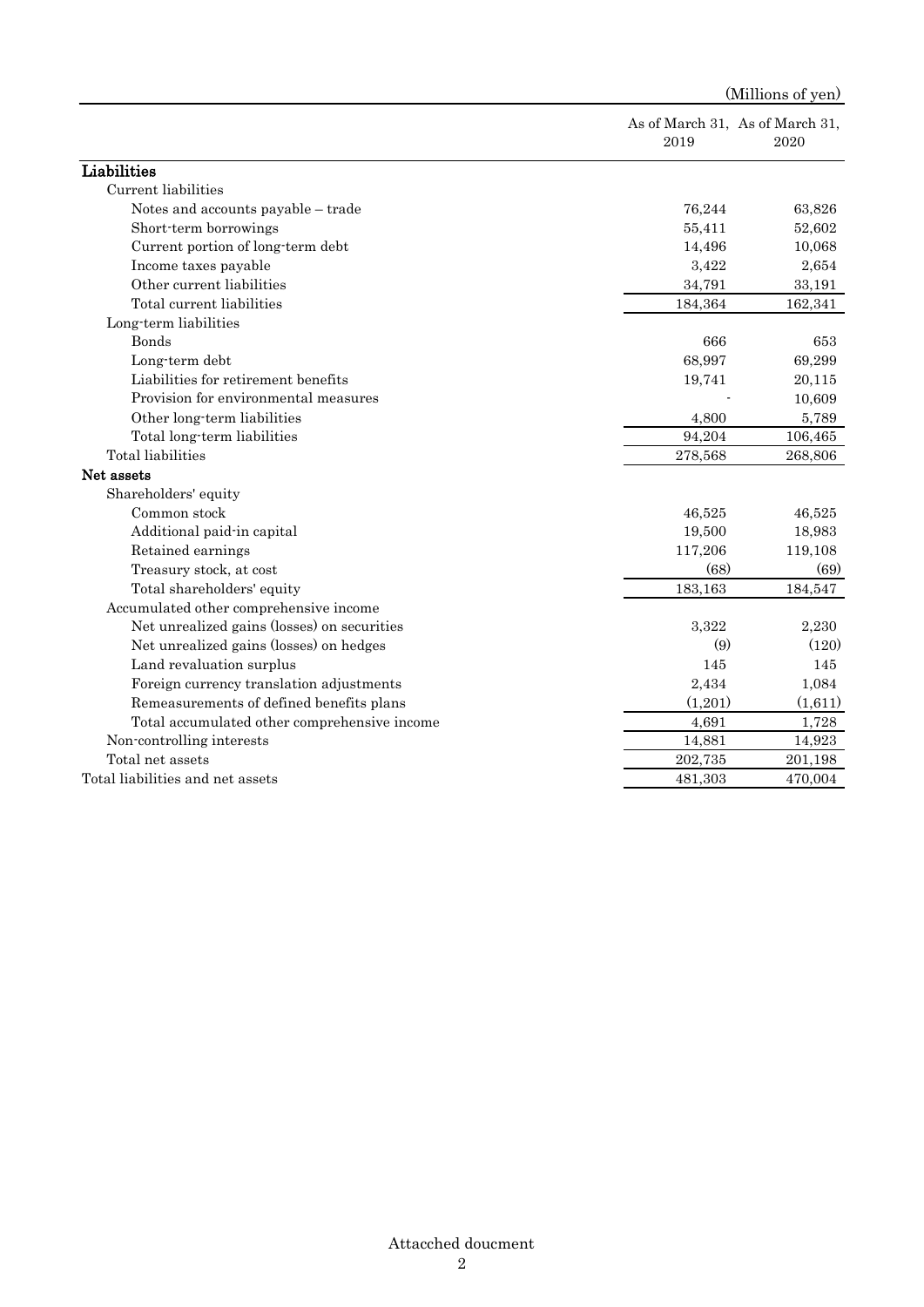## 2: Consolidated Statements of Income and Consolidated Statements of Comprehensive Income

| <b>Consolidated Statements of Income</b>         |            | (Millions of yen) |  |
|--------------------------------------------------|------------|-------------------|--|
|                                                  | Year ended | Year ended        |  |
|                                                  | (March 31, | (March 31,        |  |
|                                                  | 2019)      | 2020)             |  |
| Net sales                                        | 500,451    | 465,946           |  |
| Cost of sales                                    | 403,194    | 372,337           |  |
| Gross profit                                     | 97,257     | 93,609            |  |
| Selling, general and administrative expenses     | 67,205     | 69,002            |  |
| Operating profit                                 | 30,052     | 24,607            |  |
| Non-operating profit                             |            |                   |  |
| Interest income                                  | 81         | 85                |  |
| Dividend income                                  | 289        | 302               |  |
| Equity in earnings of affiliates                 | 680        | 268               |  |
| Rental income                                    | 804        | 760               |  |
| Technical support fee                            | 666        | 403               |  |
| Other                                            | 2,354      | 1,596             |  |
| Total non-operating profit                       | 4,874      | 3,414             |  |
| Non-operating expenses                           |            |                   |  |
| Interest expense                                 | 1,301      | 1,211             |  |
| Loss on disposal of fixed assets                 | 575        | 466               |  |
| Rental expense                                   | 758        | 592               |  |
| Other                                            | 1,208      | 2,277             |  |
| Total non-operating expenses                     | 3,842      | 4,546             |  |
| Ordinary profit                                  | 31,084     | 23,475            |  |
| Special gains                                    |            |                   |  |
| Gain on step acquisitions                        | 1,371      |                   |  |
| Total special gains                              | 1,371      |                   |  |
| Special losses                                   |            |                   |  |
| Environmental expenses                           |            | 11,000            |  |
| Loss on impairment of fixed assets               | 957        |                   |  |
| Loss on valuation of investment securities       | 386        |                   |  |
| Total special losses                             | 1,343      | 11,000            |  |
| Profit before income taxes                       | 31,112     | 12,475            |  |
| Income taxes - current                           | 7,342      | 4,897             |  |
| Income taxes - deferred                          | 1,764      | (1,707)           |  |
| Total income taxes                               | 9,106      | 3,190             |  |
| Net profit                                       | 22,006     | 9,285             |  |
| Profit attributable to non-controlling interests | 1,446      | 1,809             |  |
| Profit attributable to owners of parent          | 20,560     | 7,476             |  |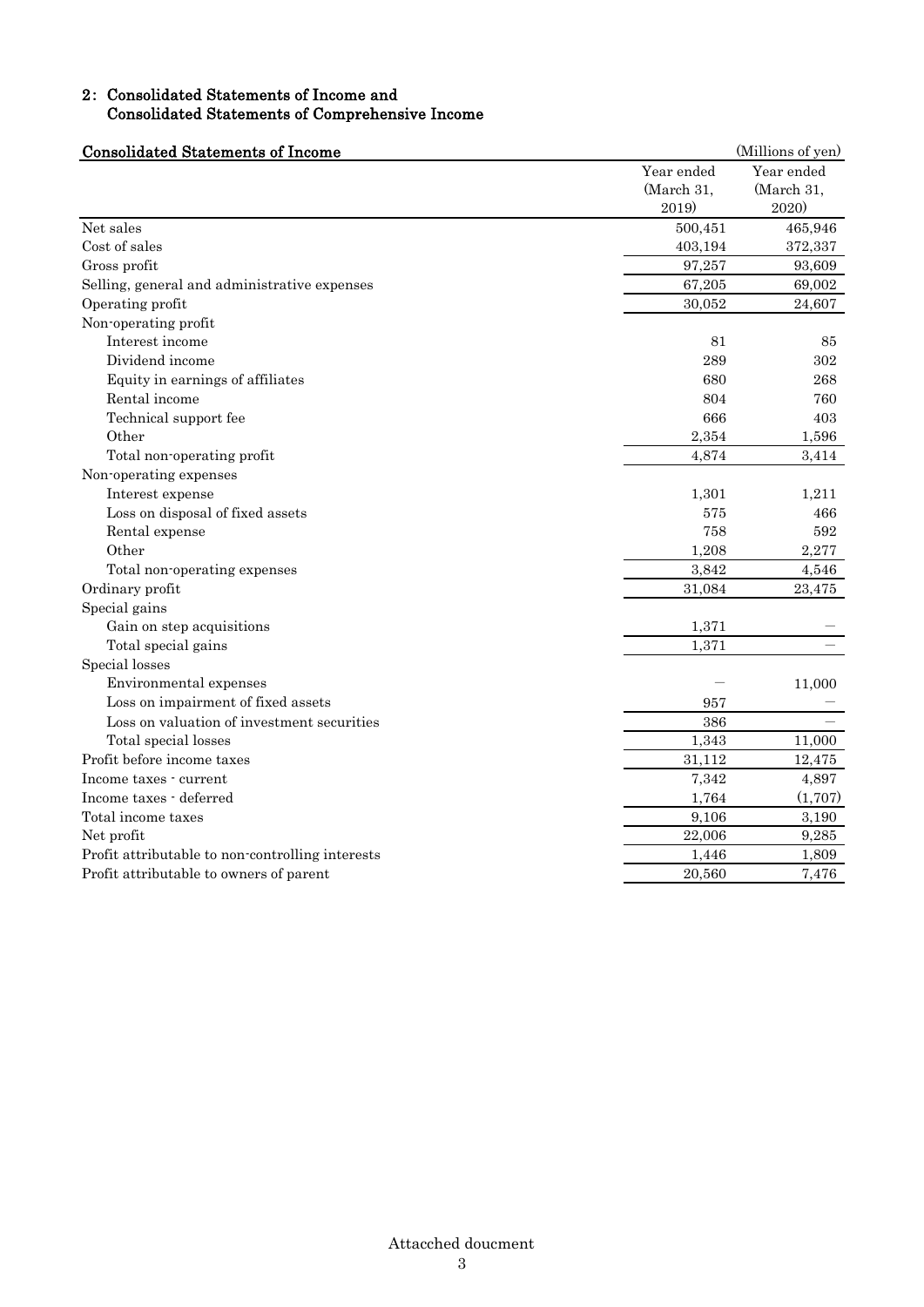| <b>Consolidated Statements of Conprehensive Income</b>         |                                   | (Millions of yen)                       |
|----------------------------------------------------------------|-----------------------------------|-----------------------------------------|
|                                                                | Year ended<br>(March 31,<br>2019) | Year ended<br>(March 31,<br><b>2020</b> |
| Net profit                                                     | 22,006                            | 9,285                                   |
| Other comprehensive income                                     |                                   |                                         |
| Net unrealized gains (losses) on securities                    | (890)                             | (1.088)                                 |
| Net unrealized gains (losses) on hedges                        | 135                               | (111)                                   |
| Foreign currency translation adjustments                       | (413)                             | (1,281)                                 |
| Remeasurements of defined benefit plans                        | (766)                             | (438)                                   |
| Equity of other comprehensive income (losses) of affiliates    | (397)                             | (232)                                   |
| Total other comprehensive income (losses)                      | (2,331)                           | (3,150)                                 |
| Comprehensive income                                           | 19,675                            | 6,135                                   |
| Comprehensive income attributable to owners of parent          | 18,409                            | 4,513                                   |
| Comprehensive income attributable to non-controlling interests | 1,266                             | 1,622                                   |